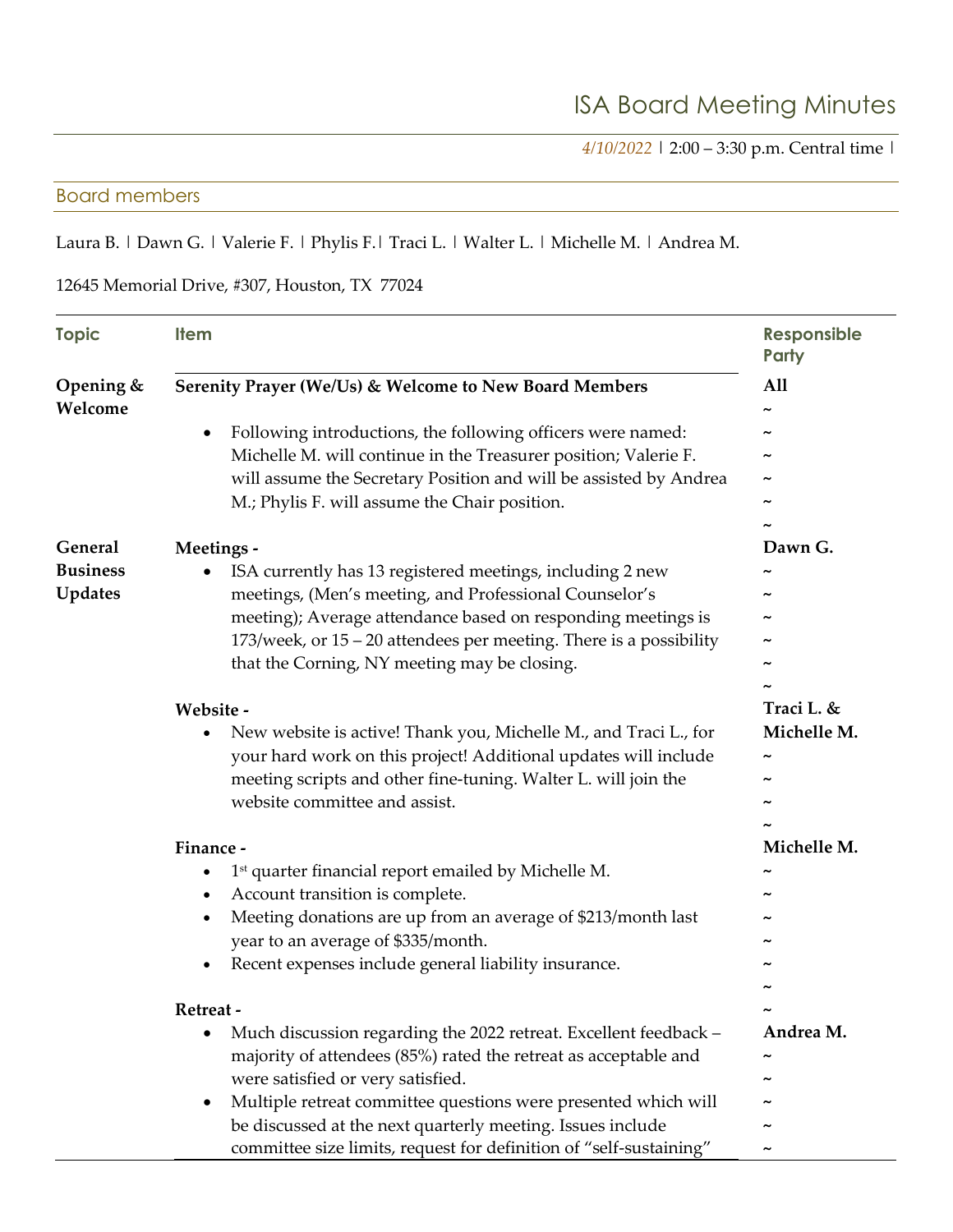| <b>Topic</b> | <b>Item</b> | Responsible |  |
|--------------|-------------|-------------|--|
|--------------|-------------|-------------|--|

# **Party**

|               | from a financial standpoint, co-ed retreat versus women only for             | $\tilde{}$            |
|---------------|------------------------------------------------------------------------------|-----------------------|
|               | 2023, refund policies going forward, ISA handling registration               |                       |
|               | instead of Camp Allen, and future contract(s) with Camp Allen                | $\tilde{\phantom{a}}$ |
|               | regarding room numbers. Andrea M. agreed to be the Board                     | ~                     |
|               | Liaison on the Retreat Committee.                                            | ~                     |
|               | Action Item: Andrea M. will reach out to Amber re: Chair<br>$\circ$          |                       |
|               | and Co-Chair for 2023 and will ask them to make                              |                       |
|               | recommendations regarding the questions presented for                        | ~                     |
|               | discussion at the next quarterly meeting.                                    | ~                     |
|               | Action Item: Michelle M. and Traci L. will research<br>$\circ$               |                       |
|               | whether registration for the retreat will be possible on our                 |                       |
|               | new website.                                                                 |                       |
|               |                                                                              | ∼                     |
|               | Insurance -                                                                  | ~                     |
|               | Insurance is in place and individual board member names are not<br>٠         | Michelle M.           |
|               | required on the policy.                                                      | $\tilde{\phantom{a}}$ |
|               |                                                                              |                       |
|               | Intergroup -                                                                 |                       |
|               | Intergroup is moving forward. Officers have been named, board                | Dawn G.               |
|               | members elected, and bylaws are being written.                               | $\tilde{\phantom{a}}$ |
|               |                                                                              | $\tilde{\phantom{a}}$ |
|               | Promises-                                                                    | $\tilde{\phantom{a}}$ |
|               | Discussion regarding the status of the Promises led to the board<br>٠        | All                   |
|               | determining that the membership, through the group conscience                | $\tilde{\phantom{a}}$ |
|               | process should vote regarding whether to rewrite the promises to             | $\tilde{\phantom{a}}$ |
|               | satisfy AA or keep the current verbiage and change the word                  | $\tilde{\phantom{a}}$ |
|               | "Promises" to something else, i.e., "Gifts" for example. If the              | ~                     |
|               | membership votes to change the moniker, Intergroup will handle               | $\tilde{\phantom{a}}$ |
|               | the process; if the membership decides to keep the word                      | $\tilde{\phantom{a}}$ |
|               | "Promises" and rewrite the promises, the Literature Committee                |                       |
|               | will be tasked with this process.                                            | $\tilde{\phantom{a}}$ |
|               | Action Item: Dawn G. will reach out to Erika to find out if<br>$\circ$       |                       |
|               | there are specific promises or wording that need to be                       |                       |
|               | changed, or if no direction was given by AA. This will be                    |                       |
|               | an agenda item at the next quarterly meeting.                                |                       |
|               |                                                                              | ~                     |
|               | <b>Board Member Terms of Service -</b>                                       | All                   |
| <b>Bylaws</b> | It was decided by all that the Treasurer position should be<br>$\circ$       |                       |
|               | a multi-year rather than a one-year position. Additional                     | ~                     |
|               | bylaws discussion revealed the need for a complete                           | $\tilde{\phantom{a}}$ |
|               | review of the current bylaws to update and rewrite areas                     |                       |
|               | that are out of date or no longer relevant. A special board                  | ~                     |
|               | meeting will be scheduled in May for the sole purpose of<br>this discussion. |                       |